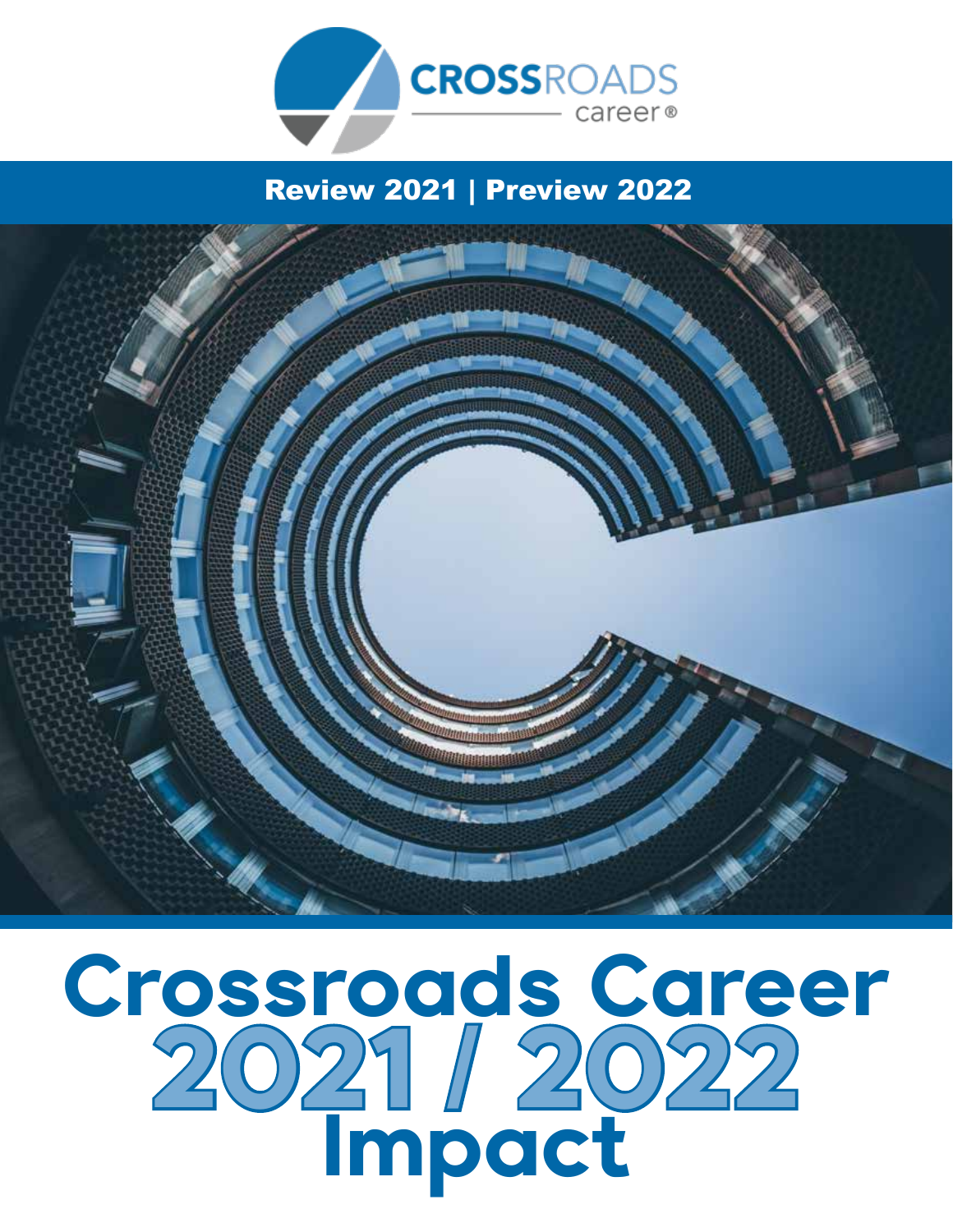

According to the Bureau of Labor Statistics, in November 2021, the number of American who were considered Unemployed was 6.9 million.

- Per a Gallup survey in July 2021, "48% of America's working population is actively searching or watching for opportunities." That's approximately 76 million people!
- 2021 had the highest average number of people quitting their jobs each month, more than 3.9 million workers per month, per the Bureau of Labor Statistics.

## **Reason for unemployment**

| Lost jobs or completed temporary jobs     | 3,323,142 |
|-------------------------------------------|-----------|
| Left jobs/resigned                        | 847.363   |
| Looking to re-enter the workforce         | 2.154.476 |
| Looking to enter workforce for first time | 440.198   |

# **"Joy was amazing...took time to talk life, help, and encouragement. She is a joy to work with!" ~Hunter**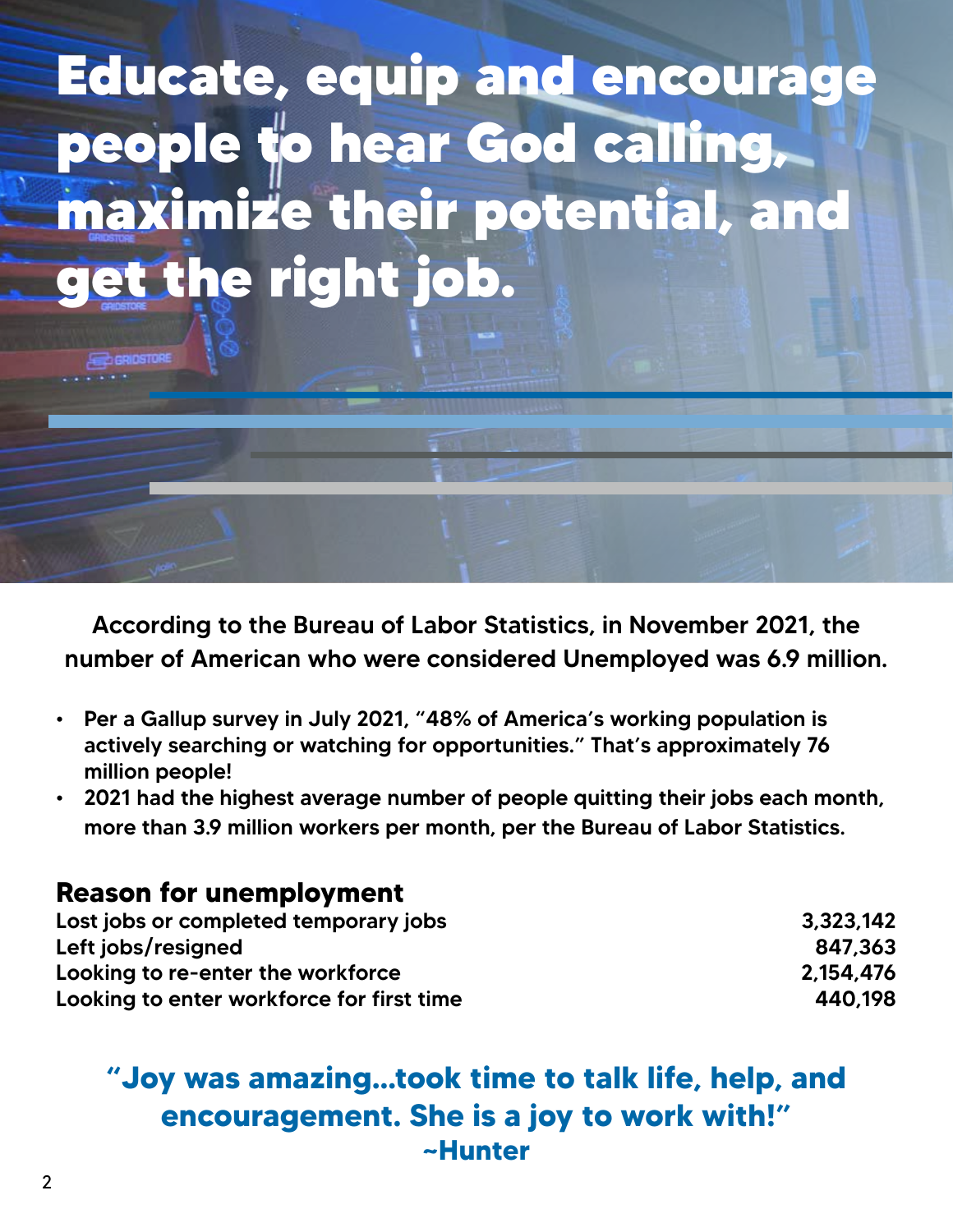

# What Crossroads Accomplished in 2021

- Created a new workbook, *Hear God Calling You,* specifically designed to provide more depth on the first goal of our mission
- Launched Crossroads Connections, our "direct to consumer" network of volunteers for job seekers and unfulfilled workers to have confidential Christ-grounded conversations and chats
- Engaged our national Ambassador and Ministry Partner community in Atlanta with our first in-person conference since 2014, in addition to weekly communication rhythm
- Started a bi-monthly podcast to provide more insights with guests who have extensive experience in helping gain more clarity on topics useful to unemployed and unfulfilled workers
- Designed a ministry dashboard with key performance indicators
- Re-imagined our social media presence and activities to expand our reach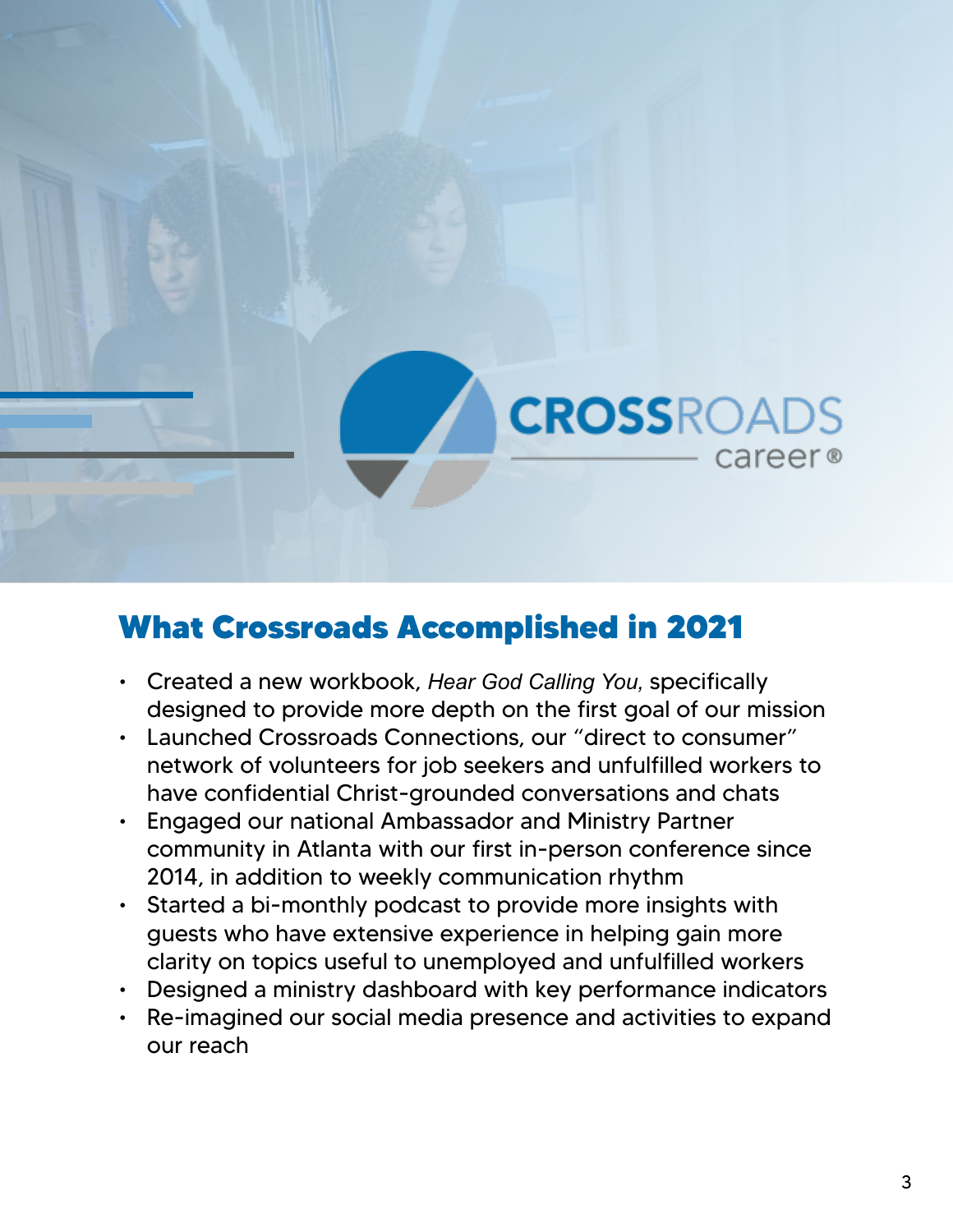

"I feel very hopeful because of the quality and ongoing help I am receiving from Roger and his Saturday morning group. I am also utterly amazed and so thankful that this service is cost-free: that is a significant gift of grace. I have already shared Crossroads with others who are connected to people who could use this help. The icing on the cake...or perhaps the cake itself...is how Christ-centered the ministry is.

I am amazed and so thankful that at 50, God has provided a network of godly, quality help as I transition into a new calling. By the way, whoever is in charge of the podcasts, please ask them to make more! They were instrumental in my reaching out to Crossroads for help, and I recommend those also to people. Thanks again! May God bless Crossroads and every volunteer or employee involved."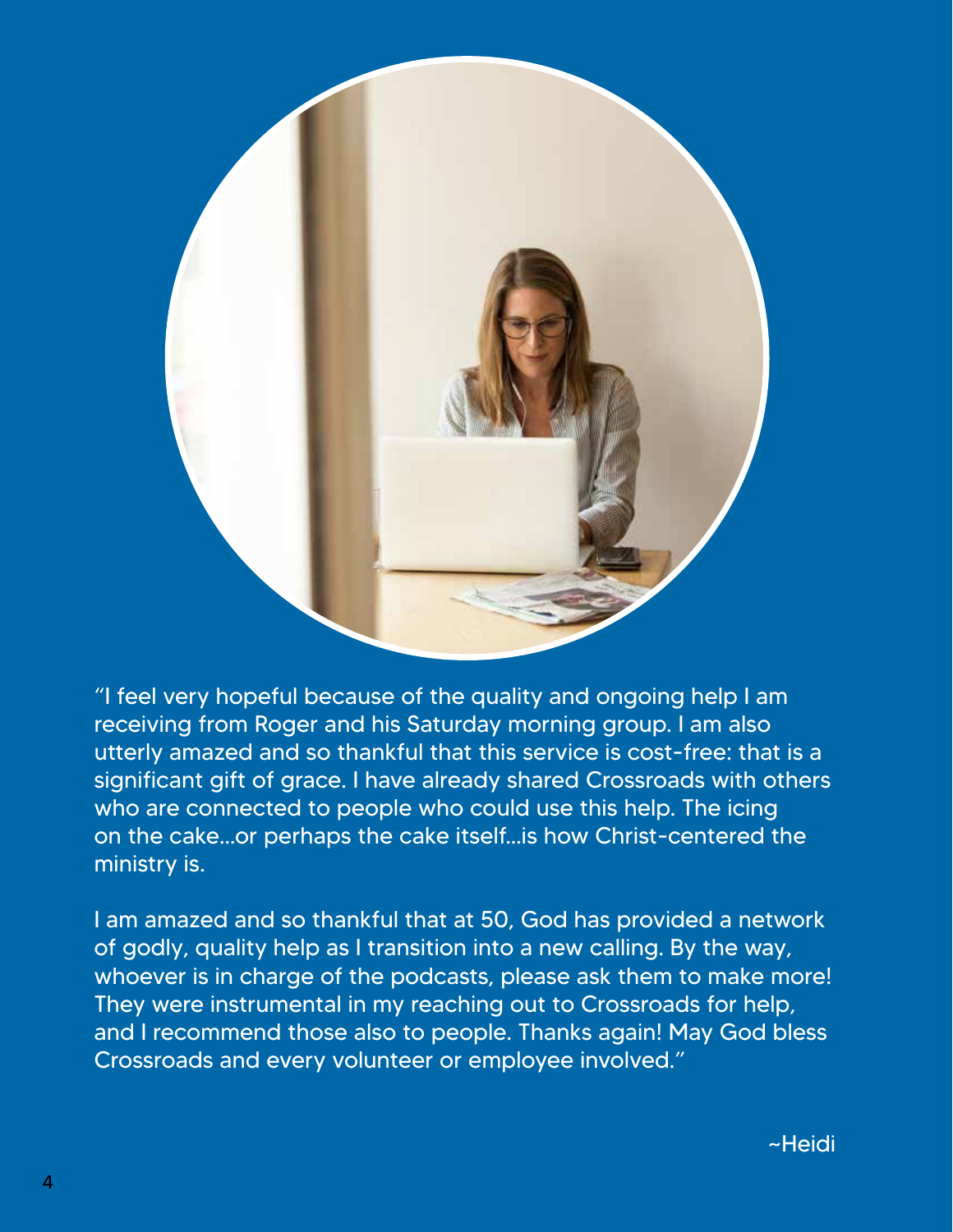

# Job loss and career crisis change...

People seeking new jobs experience a range of emotions, and it's our goal to help them transition to a hopeful new future.

- People feel isolated and hurt because of job loss or job transition and are fearful of the future, but don't know who or how to ask for help.
- People put their identity in their jobs, and there is a social stigma toward unemployment.
- People don't know how to approach job loss or job transition.
- People are overwhelmed by too much information and need guidance.

Crossroads Career helps job seekers go from:  $\Rightarrow$  Fear to Faith  $\Rightarrow$  Despair to Hope  $\Rightarrow$ **Pain to Healing**  $\Rightarrow$  Confusion to Clarity  $\Rightarrow$  Shame to Dignity aOverwhelmed to Peace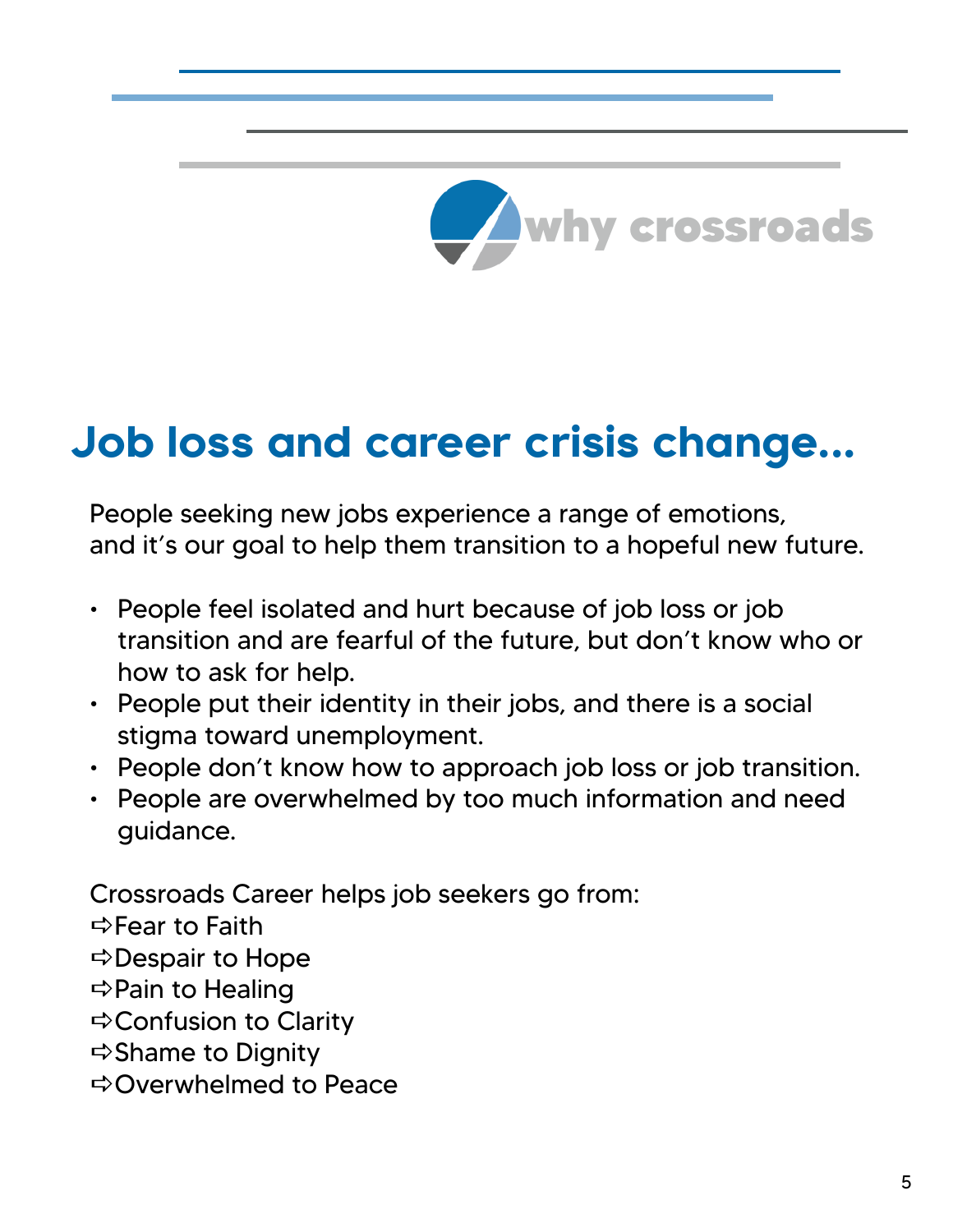

"Your prayers, constant encouragement, practical tips, and Biblical focus helped me maintain a pretty positive attitude throughout this process, and I can't begin to express how much it meant to me and my family during this incredibly challenging time…"

~Alan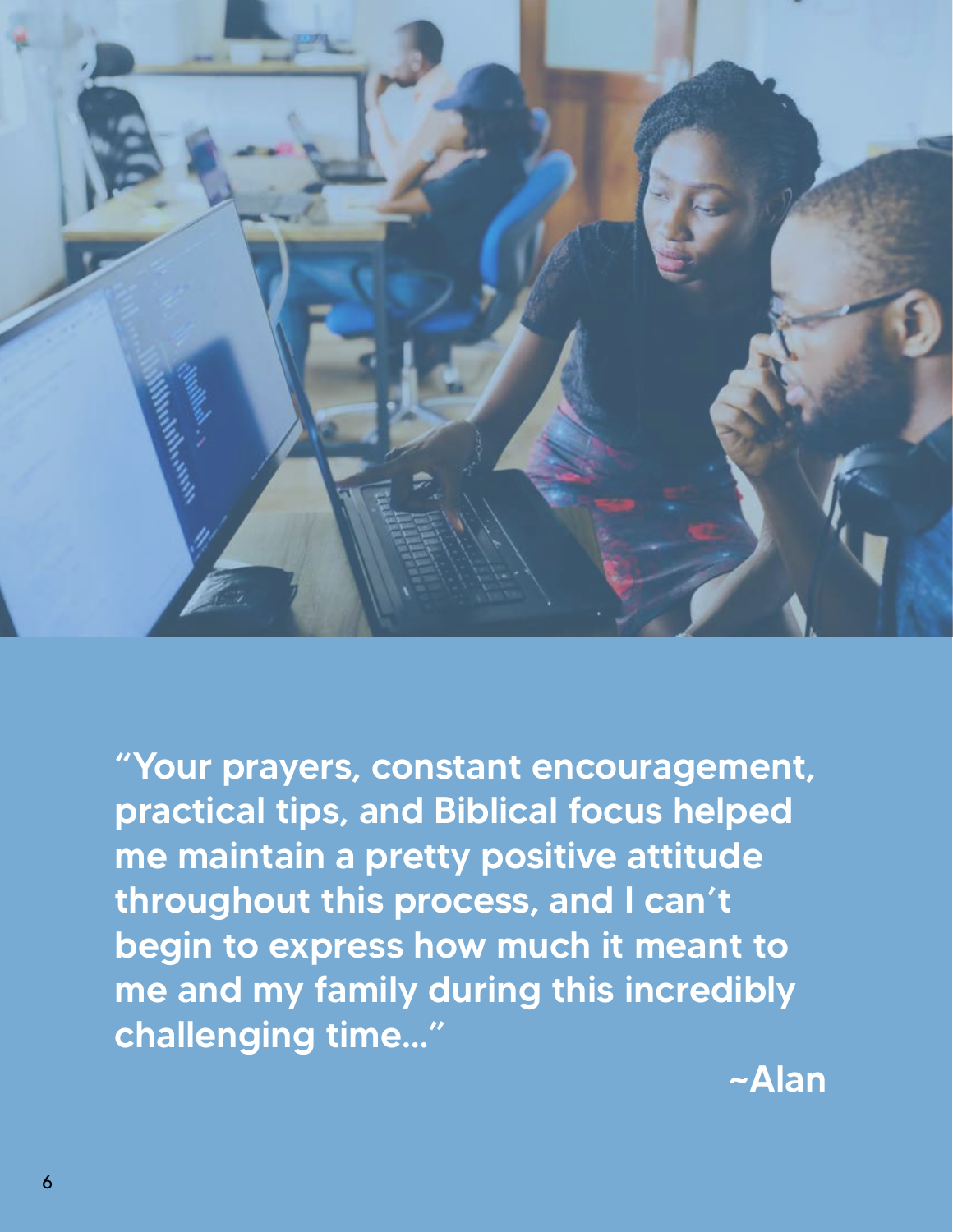"Crossroads Career was very prompt in responding to my request for assistance. Jerry contacted me right away and set up an appointment. At our first session, we started with a prayer, which I appreciated, and then Jerry spent a good deal of time with me, listening to my story and explaining how to get started on my path to finding a good career and a job.

He also followed up immediately with resources for me to use. Both Jerry and Crossroads Career were very professional and prompt, and I would recommend this service for anyone in need of job assistance."

~Sally

"Igor was very kind, supportive, informative, courteous and professional. It was very helpful to work with such a knowledgeable person."

 $~\sim$ Alex

"Dave really helped me prepare for an initial phone screen interview with a recruiter. Since I haven't interviewed in 11 years, I really had to brush up. Dave gave me a list of 4 questions that he would commonly ask a potential candidate and also let me do a mock interview with him. Dave also prayed with me before we finished up which was amazing. I felt very prepared going into the interview."

~Aaron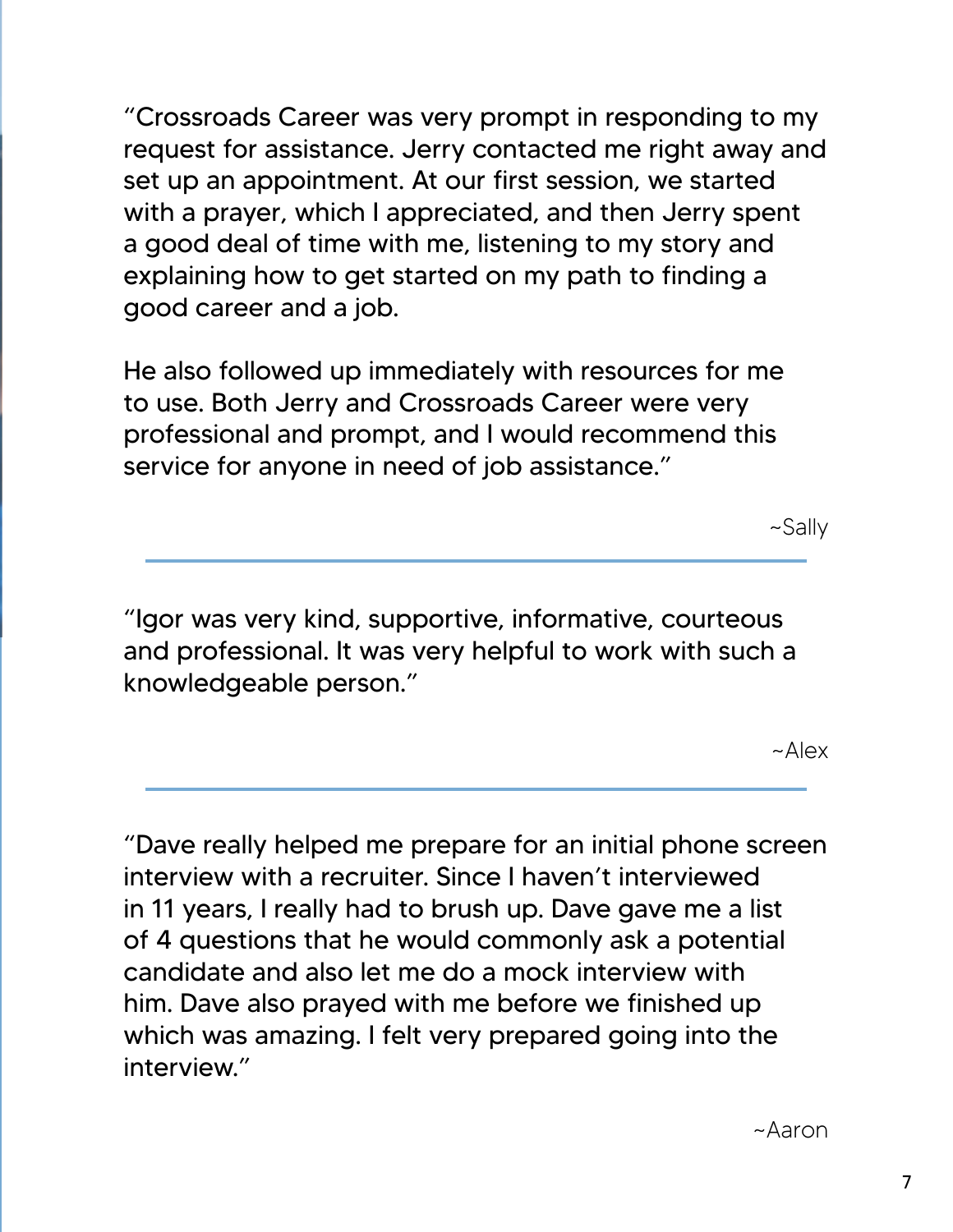# Themes That Summed Up Crossroads Career**'**s Focus For Each of the Last 4 Years

# **2018 - Leaned In**

- Hired Executive Director
- Expanded Board
- Focus on Fundraising
- Workbook and Website Updated

## **2019 - Overhauled**

- Moved Away from Executive Director Model
- Board Shifted to Working Board
- Workbook Revamped (again)
- Website Revamped (again)

## **2020 - Reimagined**

- Crafted New National "Direct Connection" Ministry model
- Launched Mobile App
- Implemented Contractor Model
- Began Operational Documentation
- Adopted long-term donor relationship approach

# **2021 - Operationalized**

- Instituted Operational Processes and Technologies for the Purpose of Supporting the New Ministry Model
- Laid the Foundations of our long-term donor relationship approach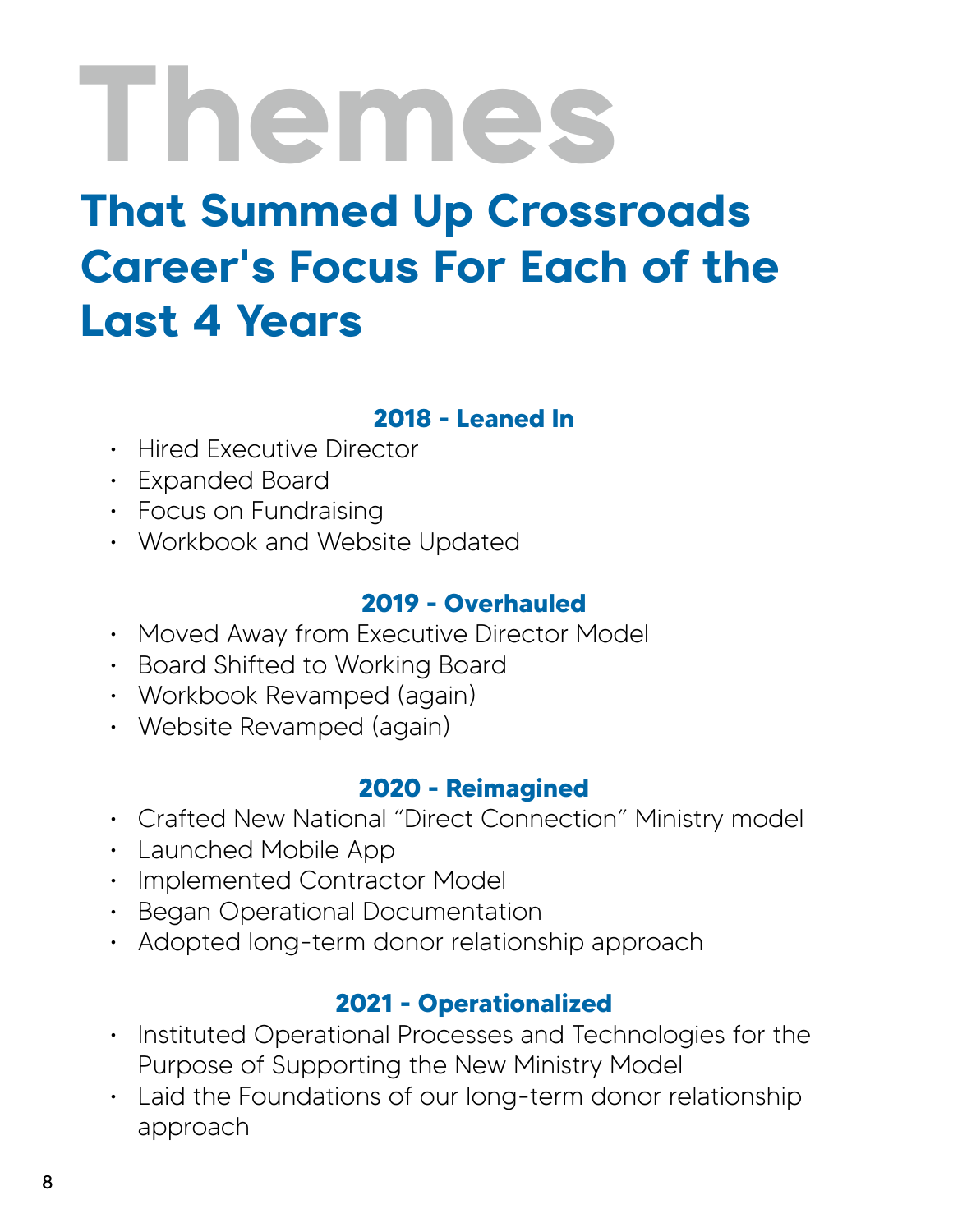

# The Rallying Cry for 2022... Expansion

# **5 Goals for 2022**

- 1. Increase our reach: The Crossroads Career content is solid and life-changing. More people to know about our ministry and the resources
- 2.Further expand our technology: Primarily through our mobile app, to serve job seekers with encouragement and accountability through their transition.
- 3.Connect with Employers: Launch a clear, compelling value proposition to this stakeholder category.
- 4.Continue building out our Ambassador group: Broadening this group will lead directly to more Guides and potential funding opportunities.
- 5.Focus on fundraising approaches: Find like-minded people who will share the Crossroads Career mission with us, both through major gifts disciplines and personal networking appeals.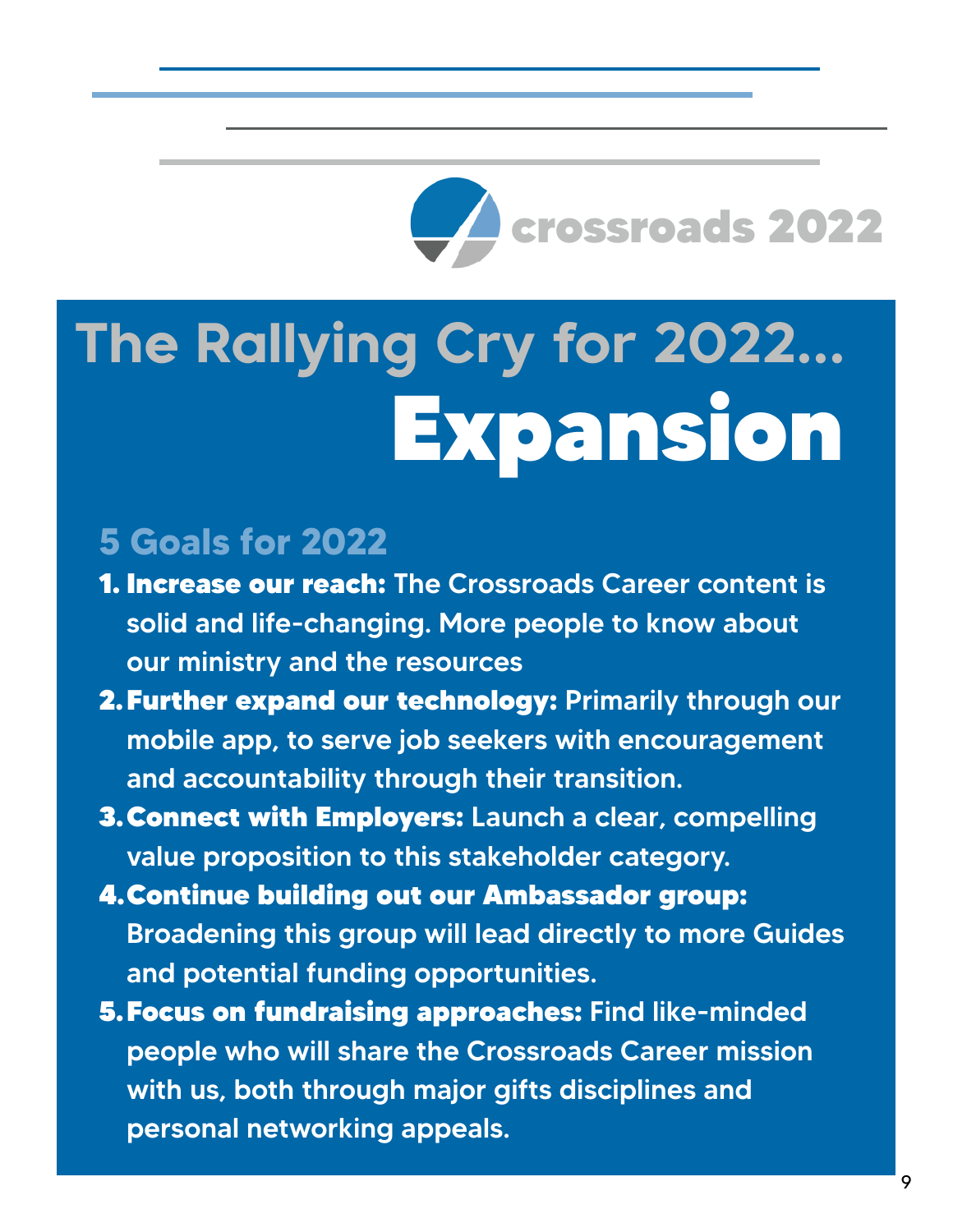

# COST for Expansion in 2022

### **Increase our Reach**

Investment: \$20,000

In 2022, double the number of job seekers who are aware of Crossroads and have interacted with at least one Ambassador or resource.

### **Expand our Technology**

Investment: \$50,000

Update the mobile app and expand the live chat capabilities to be able to minister to more people going through job transition.

### **Connect with Employers**

Investment: \$15,000

**Quadruple** the number of Employers who are aware of Crossroads' ministry model. Double the number of companies who use Crossroads for outplacement services in a "Pay it Forward" model.

### **Build out Ambassadors**

Investment: \$10,000

Leverage paid media to increase awareness of **Crossroads** Career's many "volunteer opportunities." Quintuple the number of Ambassadors in 2022.

### **Fundraising**

Investment: \$15,000

By fully moving fundraising efforts to donor model, **Crossroads** Career can execute fully planned donor campaigns to reach maximum sustainability.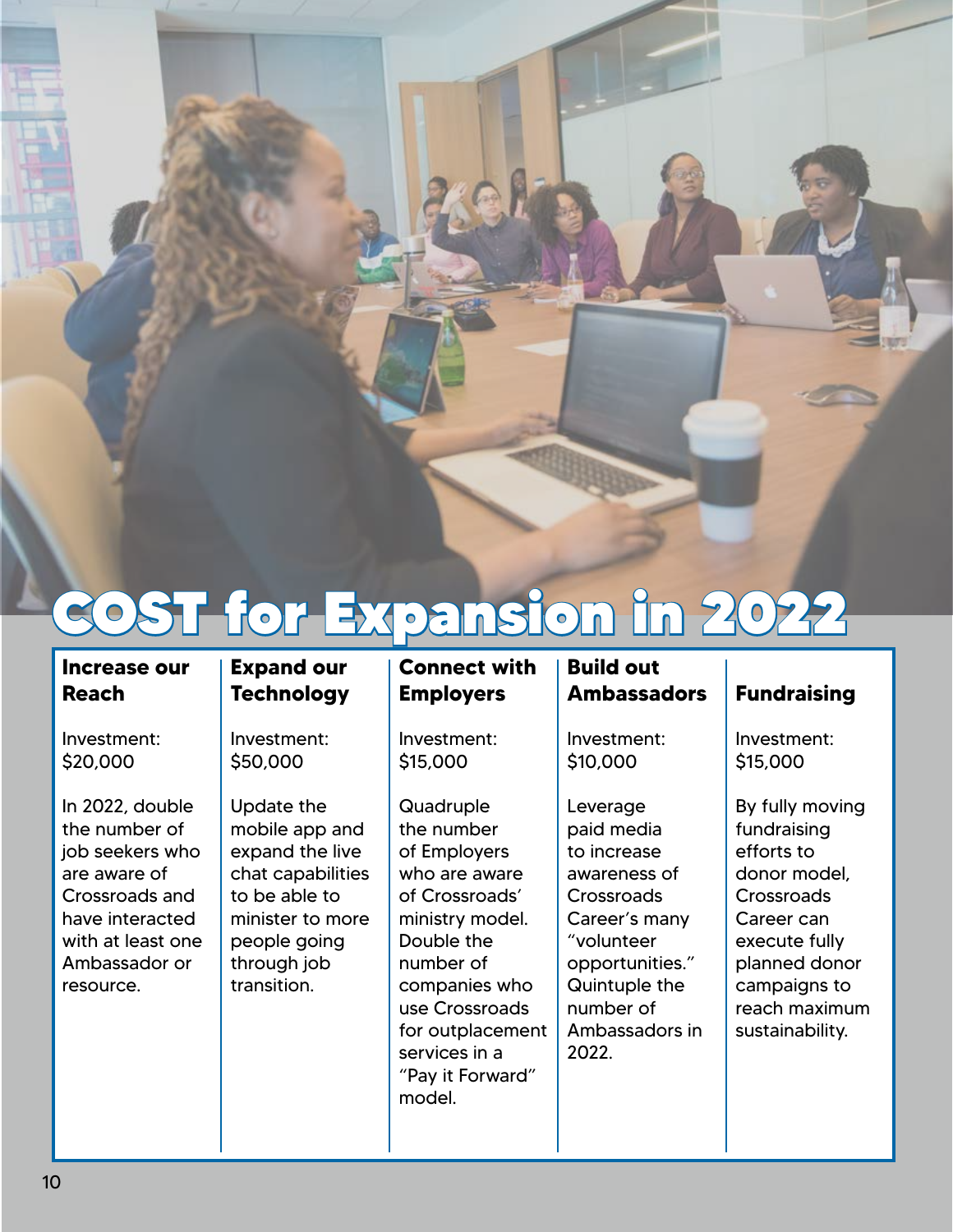

# **Crossroads Career does what it does because job transition is an area that people are still struggling to trust God in…**

"I recently relocated to Atlanta from Texas. Prayers for strength, health, family, career, a church home and for my husband and family." ~Felicia

"My fiance has been out of work for the last 3 months and I'm struggling to make ends meet during the holidays, I am looking for any work opportunities on the weekend to help make ends meet. I was also out with covid for 3 weeks which really hurt... I pray for an opportunity to support my family." ~Andres

"I am challenged—over-educated, unemployed, unable to secure work, business contracts, or amicable employment in areas of expertise. Now regrouping I am studying for my mental health license. Lord help me to meet my expenses." ~MVB

**PIRTH PIR**  $R$   $T$   $Y$ 

m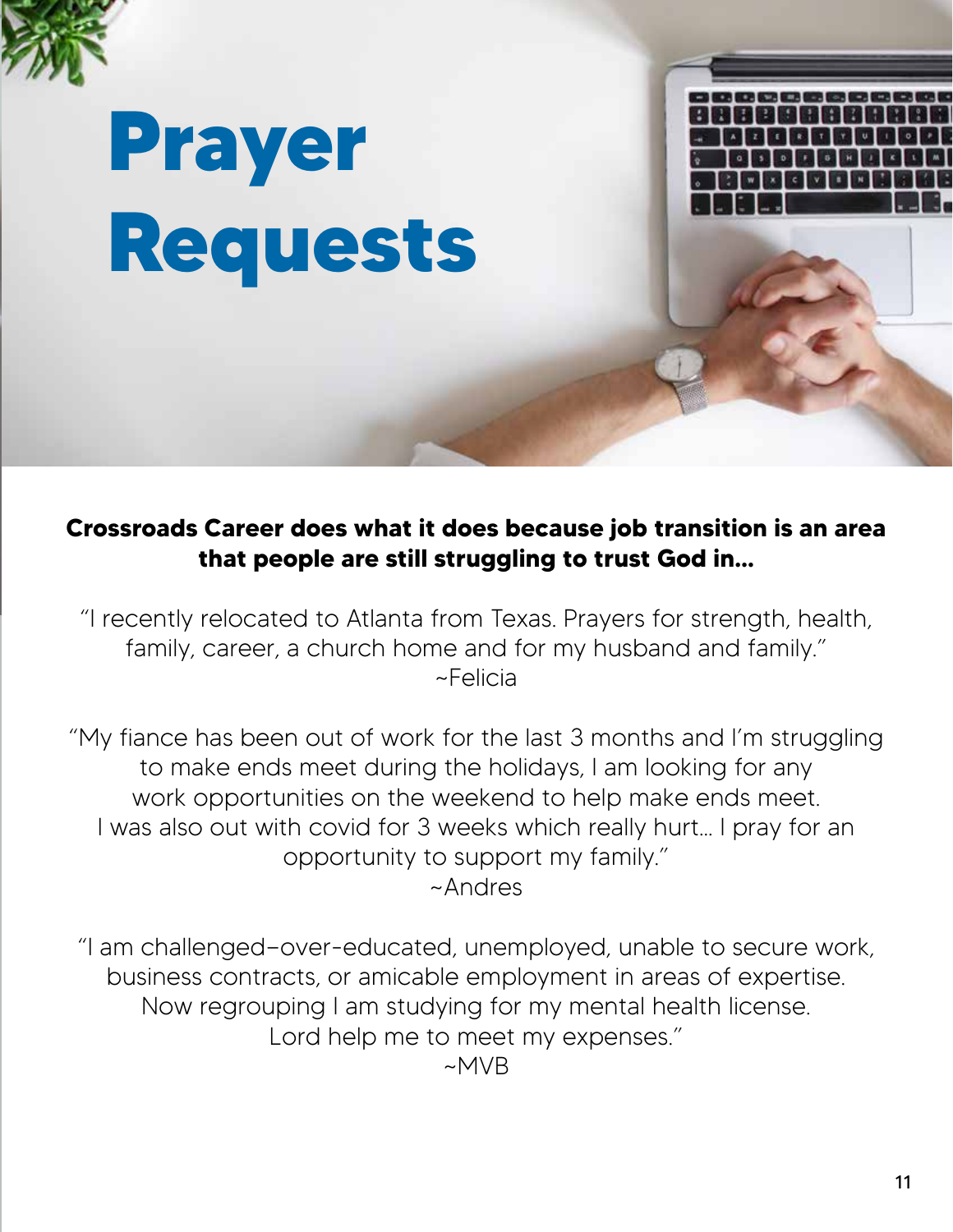# **Thank you for partnering with Crossroads Career**

- Donations directly change lives.
- Our board is 100% volunteer; donations are not tied to administrative overhead.
- Career services do not usually minister to the spiritual well-being of their audience as Crossroads Career does.
- Helping people gain financial independence through employment positively impacts crime, domestic violence, suicide rates, and other social issues. With one donation you help reduce other social challenges.
- People come to a life-saving knowledge of Christ through the Crossroads Career "7-step" process.

For many people, a time of crisis is the moment God uses to bring them to salvation. Crossroads Career offers spiritual hope through a scriptural framework, while also providing career help using industry-standard human resources practices. Thank you for your generosity in supporting this important work.

When you partner with Crossroads Career as a donor, you further our mission of helping people hear God calling, maximize their potential, and get the right job. This is a unique opportunity for you to help bring people through crossroads in their careers and to encounter Jesus Christ during a critical time in their lives.

Give online at https://crossroadscareer.org/donate/

#### You can also give by check or money order:

Crossroads Career Services, Inc. c/o Greyrock Accounting 135 South Main Street, Suite 600 Greenville, SC 29601

Crossroads Career Services, Inc. is a faith-based 501c3 nonprofit organization (Tax ID #58-1989263), which means that your gifts are deductible as charitable contributions for federal and state income tax purposes. If you have a question, email us at support@crossroadscareer.org.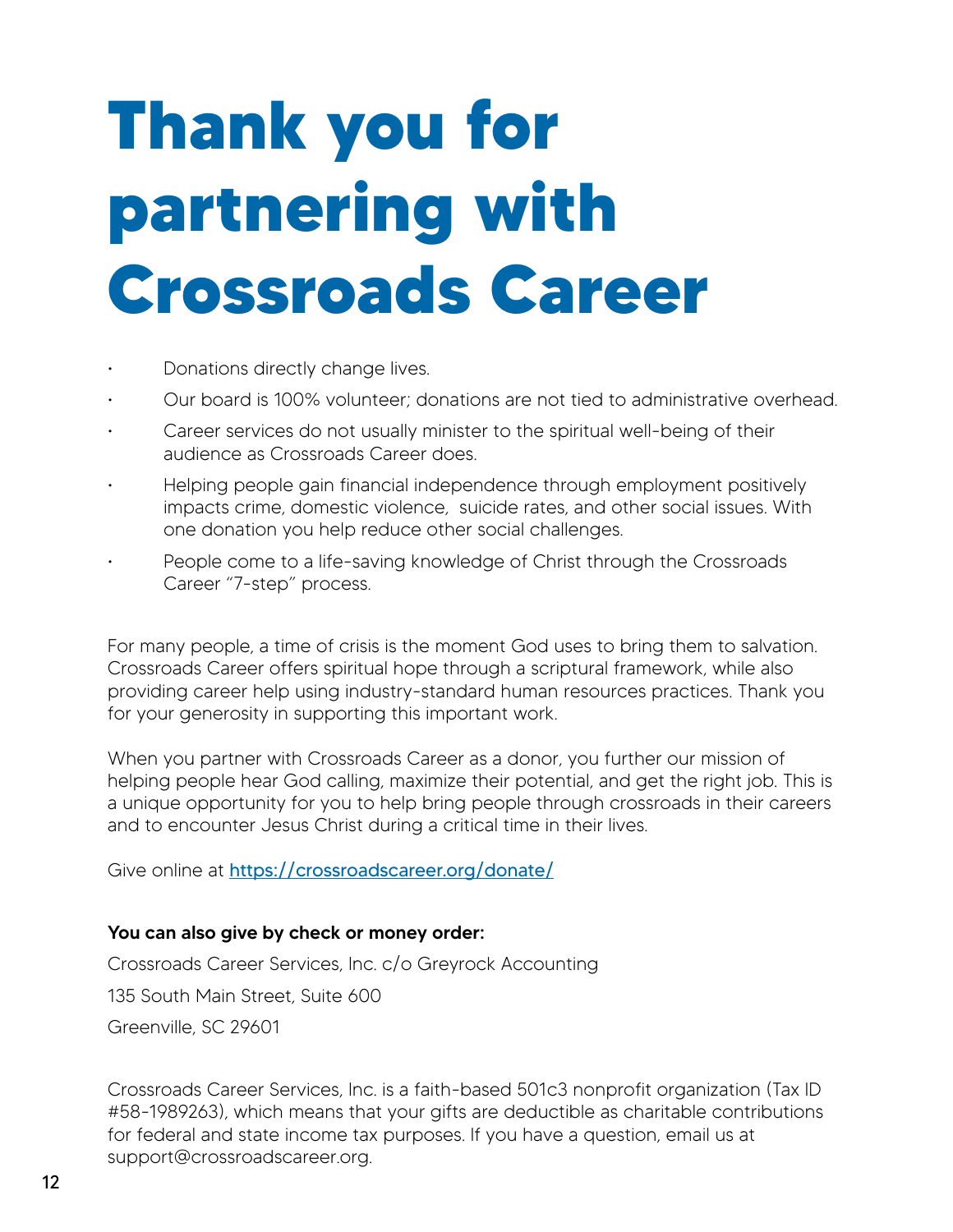# **Meet the Team**



#### **Dave Sparkman, Chairman of the Board**

Dave Sparkman currently serves as the Crossroads Career Ministries Chairman of the Board. Dave has served on the board for 5 years, and prior to that led the local Crossroads ministry at Grace Church in Eden Prairie, MN for 10 years. Dave's previous work experience includes serving as the SVP, Culture at UnitedHealth Group, a Fortune 5, large highly-diversified health and well-being company, based in Minnetonka, MN. Prior to that he was a partner at Arthur Andersen in Los Angeles, CA. Dave and his wife split time between CA and MN (you can guess why…), and they love spending time with their four young adult children. Dave's practical theology application for Crossroads is "to have faith at work, you've got to have work!"



#### **Brian Ray, Co-Founder**

Brian has been writing, speaking and connecting people to Christ in the workplace for 45 years. He is Co-Founder of Crossroads Career Services, former Chick-fil-A restaurants VP for Human Resources and Administration, and Owner of Primus Consulting executive search. He has authored Christian resources including Mastery of Leadership, Real Success at Work, and New Job Jump Start. Brian and his wife Kristy live in the Charlotte, NC area.



#### **Tim Krauss, Technology**

Tim is a Digital Entrepreneur, Founder, and Creator of many things. He has the unique ability to find needs, create solutions and bring it to market. Tim was the previous Executive Director of Crossroads Career for over 2 years. He created the Job Connection technology which has helped over 115,000+ people find jobs, careers and God's calling. He is married and has 4 kids with lots of energy.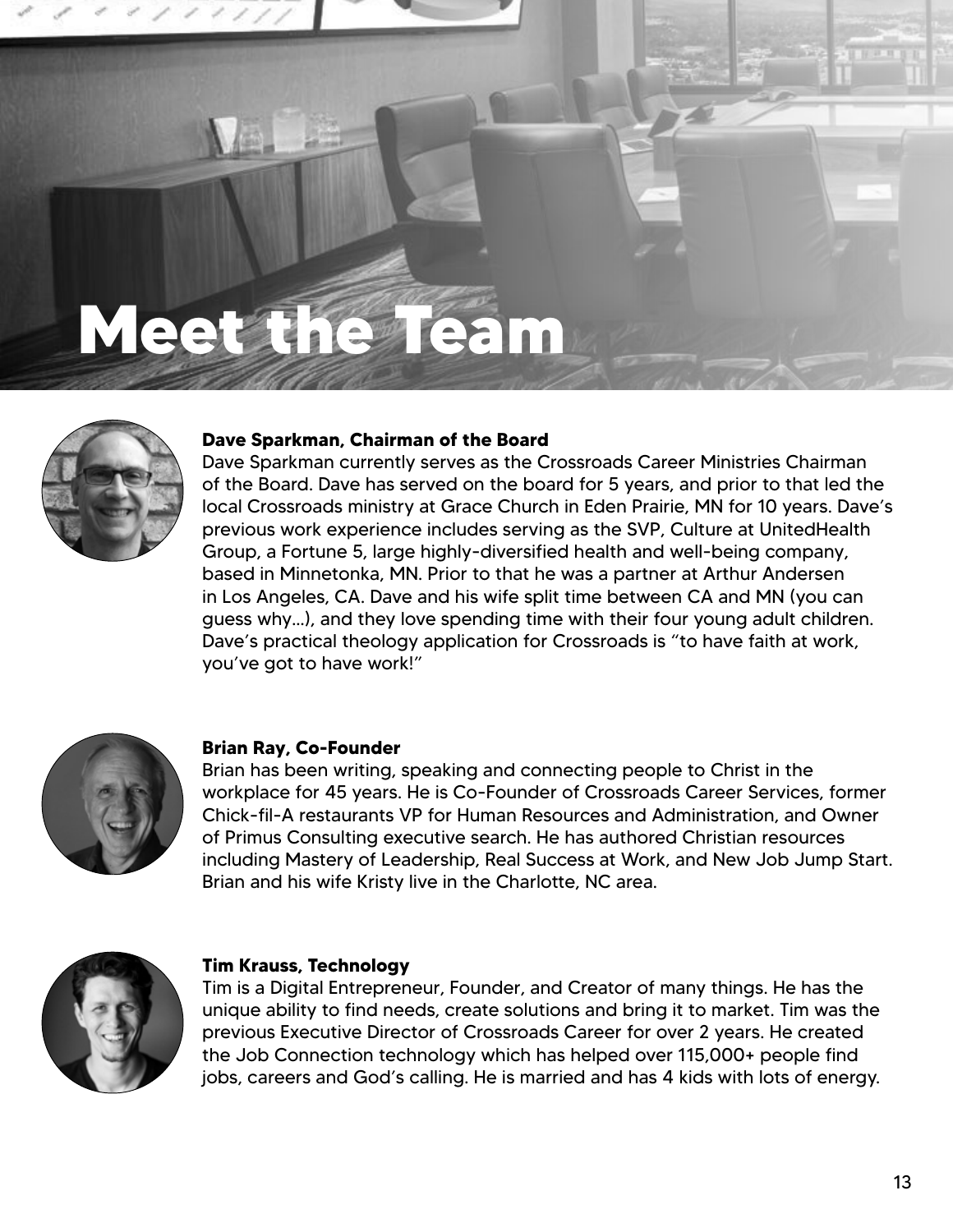

#### **James Moore, Operations**

An accomplished leader in the manufacturing sector for more than 30 years, James has a passion to help others reach their potential. For more than 15 years, James has served hundreds of people through coaching, consulting, and training. A Certified Career Management Coach (CCMC), James and his wife, Dr. Kim Moore, live in Tampa, FL where they attend Grace Family Church and serve in the Career Ministry.



#### **Kristin Sherry, Coaching**

Kristin Sherry is a career consultant, international speaker, trainer and three time author. She is the creator of the YouMap® career profile and managing partner of YouMap LLC, which certifies coaches, career services and HR professionals as YouMap® coaches and workshop facilitators.



#### **Marcus Robinson, Sales**

Marcus Robinson is a follower and lover of Jesus Christ, husband to Jayme Robinson, father to Beniah and Noah Robinson and an experienced sales strategist and leader. He currently is Vice President of Small Business Sales for the Georgia market at UnitedHealthcare. Marcus earned his B.S. in Marketing and Information Management from the University of Tennessee.



#### **Becca Christensen, Sales**

Becca works in Healthcare Administration and Medical Office Management. She connected to Crossroads during a job search and credits it with having directed her current path. She attends Grace Family Church in Ybor City where she serves on the women's teaching team and volunteers at the Dream Center of Tampa Bay.



#### **Gregory Perkins, Pastor**

Gregory Perkins is the Lead Pastor at The View Church in Menifee, CA and a Crossroads Career board member. He was born in Dallas, Texas and raised in San Diego, CA. Pastor Perkins has extensive human resource experience stemming from serving as the National Vice President, Human Resources for the American Diabetes Association, Chief Administrative Officer for the German Marshall Fund of the United States, and as Director, Office of Personnel and Administration for CHF International.



#### **Angela Patterson, Coaching**

Angela has 20 years of experience in the career transition space. She has delivered one-on-one coaching, group coaching, and workshops on a variety of career-related topics for several premiere outplacement firms. Additionally, she developed expertise as a valued contributor at a Fortune 500 company, at startups, and at an individual consulting practice. Angela holds a Master's degree in Education and a Bachelor's degree in Industrial Organizational Psychology, both from the University of Illinois, Urbana-Champaign.